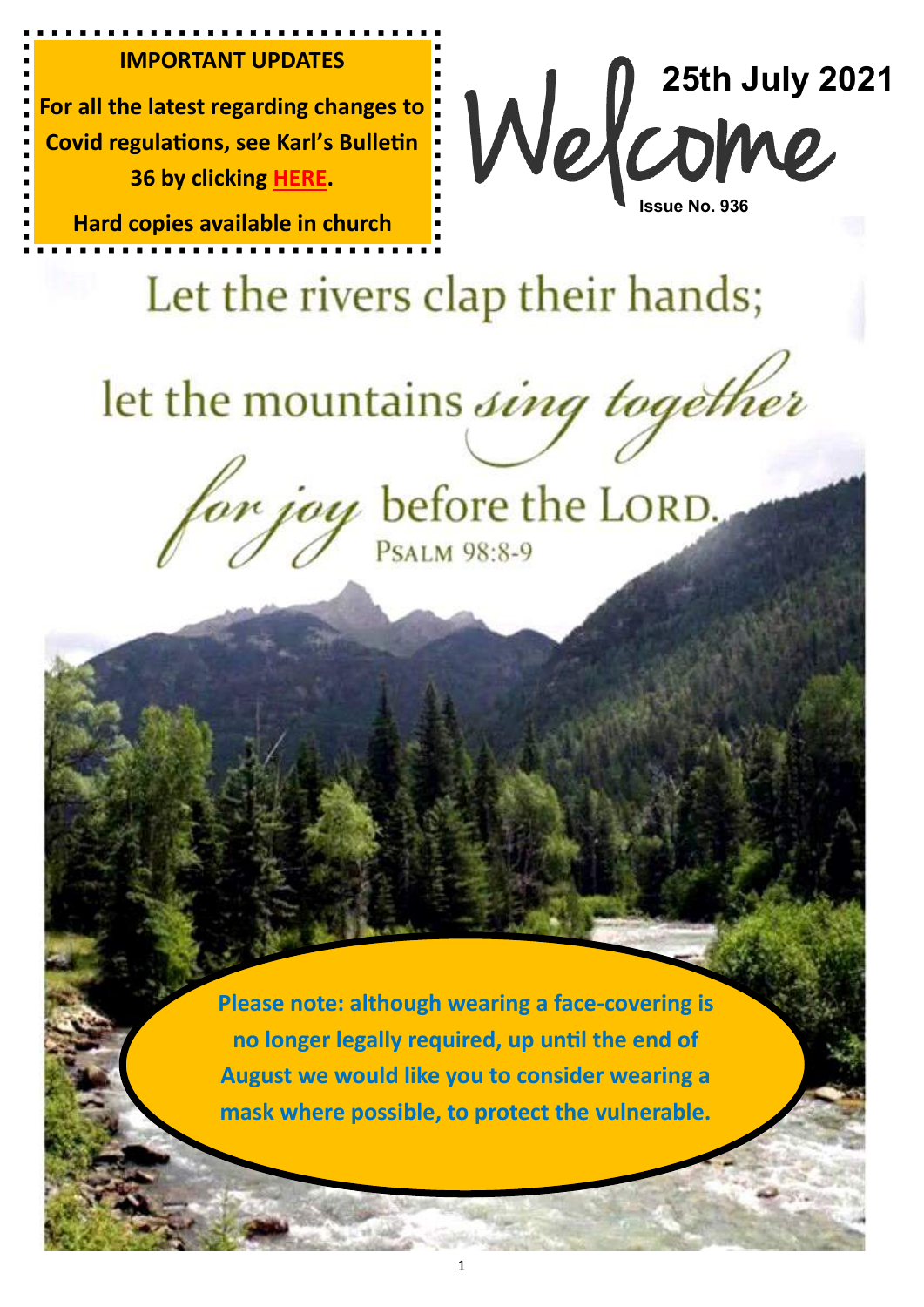# **YOU TUBE SUNDAY SERVICE STREAMING LINK YOU TUBE SUNDAY SERVICE STREAMING LINK**

**[https://www.youtube.com/channel/UCqTPdwPeUXD1TIFuG76xLfg](https://nam12.safelinks.protection.outlook.com/?url=https%3A%2F%2Fwww.youtube.com%2Fchannel%2FUCqTPdwPeUXD1TIFuG76xLfg&data=04%7C01%7C%7C98819de32b254e54143f08d89b609eed%7C84df9e7fe9f640afb435aaaaaaaaaaaa%7C1%7C0%7C637430186562964999%7CUnknown%7CTWFpbGZsb3d8e) <https://www.youtube.com/channel/UCqTPdwPeUXD1TIFuG76xLfg>**

| <b>SUNDAYS:</b>                                                                                             |  | <b>ALL OTHER DAYS:</b>                                                                       |
|-------------------------------------------------------------------------------------------------------------|--|----------------------------------------------------------------------------------------------|
| 8.00am                                                                                                      |  | 9.00am Monday - Thursday, and                                                                |
| <b>BCP Communion in the Side Chapel</b>                                                                     |  | <u>Saturday,</u>                                                                             |
| 10.00am                                                                                                     |  | Morning prayers at <b>Facebook</b>                                                           |
| Face-to-face service at St Paul's                                                                           |  | <u>10.30am Wednesday</u>                                                                     |
| 10.30am                                                                                                     |  | Short agape service in person in                                                             |
| Our main gathering together - in                                                                            |  | church (fully socially distanced, with                                                       |
| person in church, but also streamed                                                                         |  | no singing).                                                                                 |
| live on <b>Facebook</b> and <b>Youtube</b> .                                                                |  |                                                                                              |
| 9.00pm                                                                                                      |  | 9.00pm Every day,                                                                            |
| A short service of Compline on                                                                              |  | A short service of Compline on                                                               |
|                                                                                                             |  |                                                                                              |
| <b>Facebook</b>                                                                                             |  | <b>Facebook</b>                                                                              |
| <b>TEA BREAK</b>                                                                                            |  | <b>REFRESHMENTS AFTER SERVICES AT</b>                                                        |
|                                                                                                             |  | <b>EMMANUEL</b>                                                                              |
| The Tea Break leaders would like<br>to thank those who helped with                                          |  | Starting next Sunday on August 1 <sup>st</sup> , drinks<br>will be served after the service. |
| both picnics.<br>Tea Break has resumed meetings                                                             |  | Linda Wheeler will be recruiting people to<br>help with the rota going forward.              |
| in the hall, and will meet through<br>August.<br>Please book in advance<br>with<br><b>Richard or Peter.</b> |  | Please contact her if you are willing to help<br>01752 227003                                |



**WEEKLY PRAYER ROOM No longer available**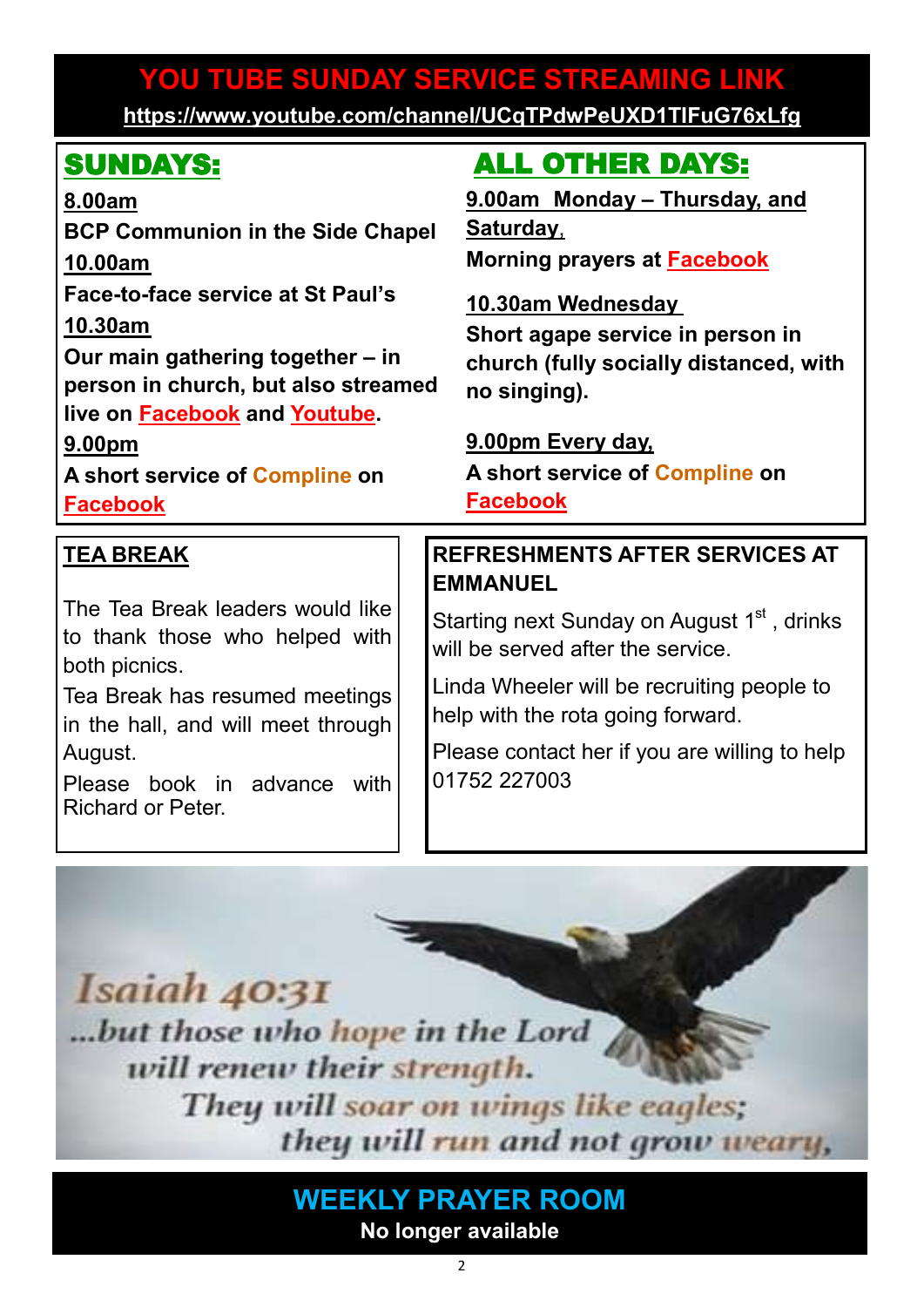# **MAGAZINE LINK**

#### **<https://www.emmanuelplymouth.co.uk/Publisher/File.aspx?ID=289560>**

## **EARLY BIRD PRAYERS**

Early bird Prayer Meeting every Friday at 8am on zoom

#### **[872 8636 7757 usual password](https://us02web.zoom.us/j/87286367757?pwd=d1RRYTVWNG5SMUNDMUhoRmY2RlNBUT09)**

Or join Steven Anderson in the Oval Room at Emmanuel

*Advanced notice:* Friday 30 July will be the last before the summer break, re-commencing Friday 20th August.

# **PARISH MAGAZINE**

The July/August magazine is in circulation If you have never read a copy why not try this one! Back copies available **[on the website!](https://emmanuelplymouth.co.uk/Articles/591892/Parish_Magazines.aspx)!**

# **CHURCH FLOWERS**

To sponsor the flowers speak to Kim

# **VIRTUAL COFFEE MORNING**

Virtual Coffee Morning **[ON ZOOM](https://us02web.zoom.us/j/87286367757?pwd=d1RRYTVWNG5SMUNDMUhoRmY2RlNBUT09)** for **[The Bible Project](https://bibleproject.com/)**

10.30am Saturday 31st July

Please join us to learn more about the Bible Project, enjoy one of their animations and discuss how they can help us in our study of the Bible.

*How did you find the BP's animation on the book of Ruth used by Tony last Sunday ?*

#### **[Meeting ID 872 8636 7757](https://us02web.zoom.us/j/87286367757?pwd=d1RRYTVWNG5SMUNDMUhoRmY2RlNBUT09)**

Usual password



# **WEBSITE LINK**

**<https://www.emmanuelplymouth.co.uk/>**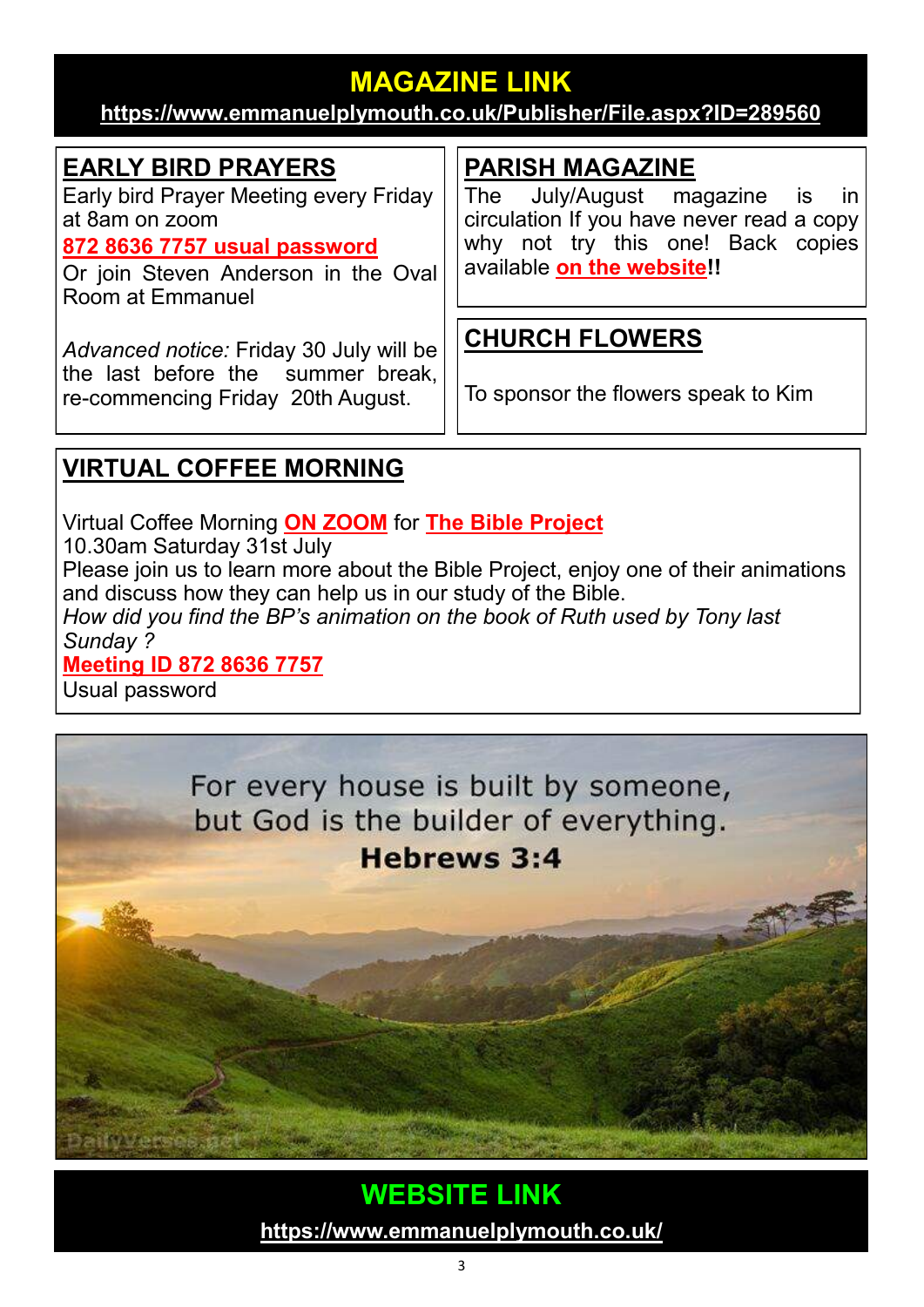

#### **[THE BIBLE PROJECT](https://bibleproject.com/)**

As a church we have benefited from the animations that the Bible Project have produced and I know that my Bible reading as well as others in our congregation, has been enhanced by the knowledge and insights that these animations give. I am therefore really pleased that it has been chosen as a mission of the month. If you have yet to experience the Bible project, then I would urge you to go to bibleproject.com or follow the link on Emmanuel's web page.

**FIND OUT MORE ABOUT [THE BIBLE PROJECT](https://bibleproject.com/) IN THE LATEST PARISH MAGAZINE AND AT [BIBLEPROJECT.ORG](https://bibleproject.com/) - LINKS TO BOTH ARE ON THE CHURCH WEBSITE. COPIES OF THE MAGAZINE ALSO AVAILABLE IN CHURCH. (Magazine and website links also on opposite page)**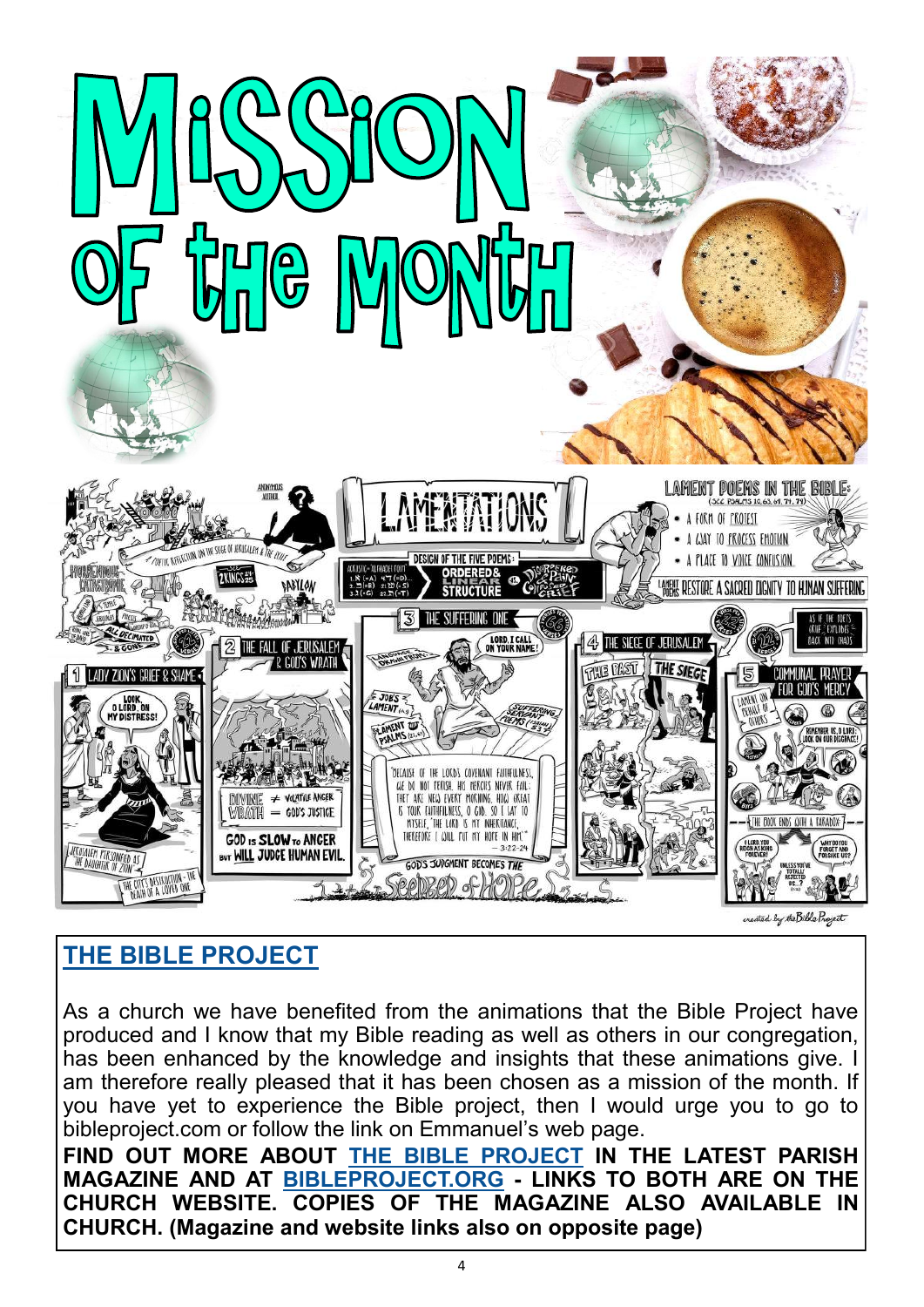# **MAGAZINE LINK**

#### **<https://www.emmanuelplymouth.co.uk/Publisher/File.aspx?ID=289560>**

#### **Support the Mission of the Month – [The Bible Project](https://bibleproject.com/)**

A Christian charity that produces high quality online videos and animations for Bible Study based on sound doctrine and recommended by Rev Karl They say, *"Our mission is to help people experience the Bible as a unified story that leads to Jesus".*

If you would like to give an outright donation and add gift aid, please contact Dominie Burns

> Or buy a delicious homemade cake or preserve, all proceeds to **[The Bible Project.](https://bibleproject.com/)** Here is what is on offer this week: -

#### **CAKES –** *bakers are eager to offer you their wares – don't be shy.*

**Banana Bread** contact Mary Orchard 01752 668564 **Classic Victoria Sandwich and/or Ginger Cake** Linda Wheeler 01752 227003 \* **Chocolate Devil's cake** contact Rosemary and Chris Tremaine 01752 263217 **Flapjacks** contact Anne Tillett 07717 378474 **Fruit cake, Chocolate cake**, contact Aileen Nuttall 01752 224400 **Lemon Drizzle Cake** contact Dominie Burns 01752 665446 **Teabread** contact Dominie Burns 01752 665446\* **Iced carrot cake traybake, 6, 12 or 24 slices** Linda Wheeler 01752 227003 **Walnut and Banana Loaf with frosted Icing** Janet Asman 01752 771067

#### **PRESERVES**

**Marmalade, jam or chutney** contact Dominie Burns 01752 665446 **Crab Apple Jelly** contact Aileen Nuttall 01752 224400 *\*Sheila Tigwell and Ginnie Serpell are both recovering from illness, so Linda and Dominie are filling in for them temporarily.*  Please ring the donor to order and arrange collection or delivery and give them your donation Any queries: Linda Wheeler 01752 227003 or Dominie Burns 01752 665446

#### **Thank you for all your support for the Mission of the Month.**

May money raised for Christian Aid—£2003 June money raised for Sahodar outreach to Nepal – £856.25 July The Bible Project August Shekinah - also see p6

# **WEBSITE LINK**

**<https://www.emmanuelplymouth.co.uk/>**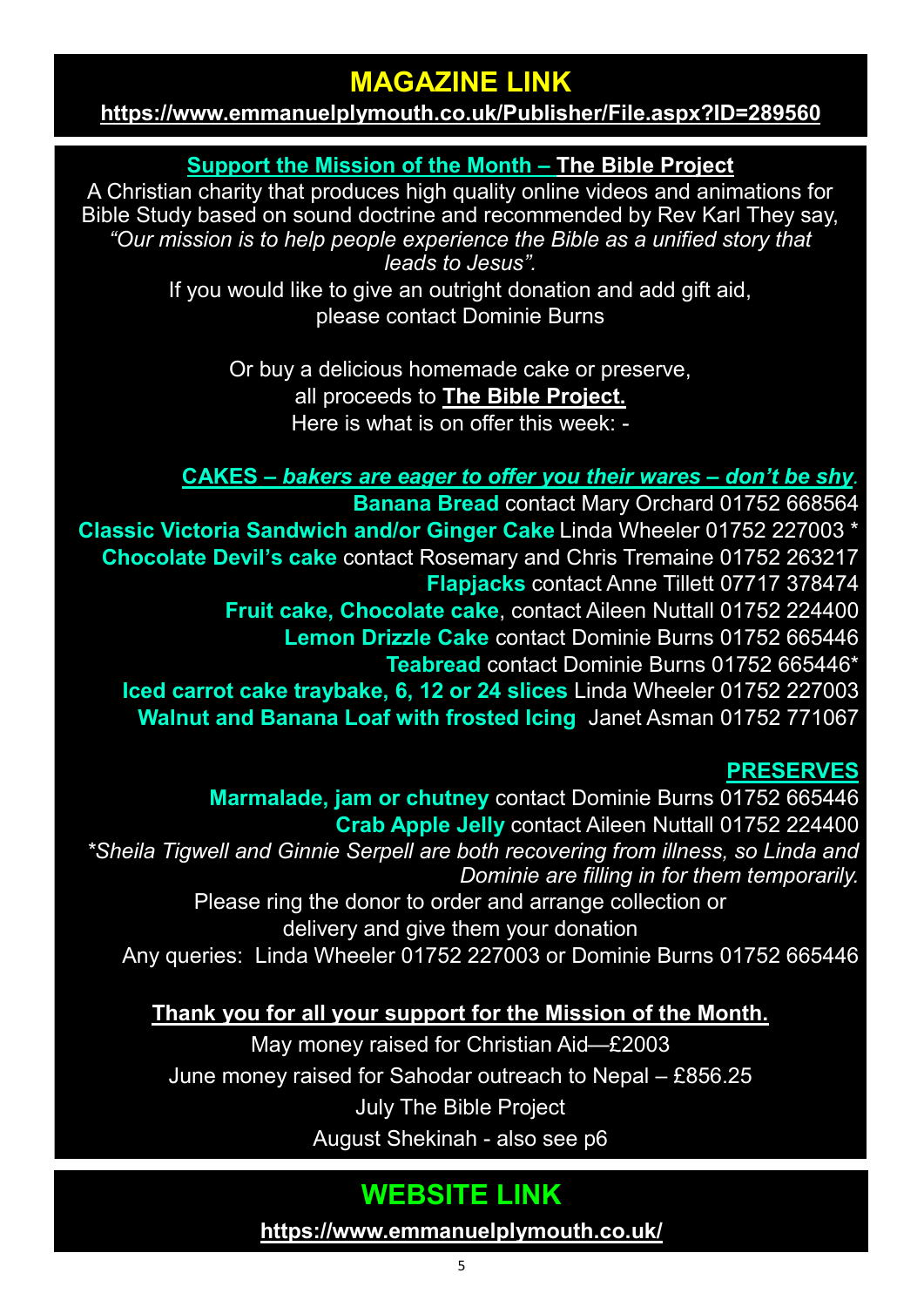**YOU TUBE SUNDAY SERVICE STREAMING LINK YOU TUBE SUNDAY SERVICE STREAMING LINK**

**[https://www.youtube.com/channel/UCqTPdwPeUXD1TIFuG76xLfg](https://nam12.safelinks.protection.outlook.com/?url=https%3A%2F%2Fwww.youtube.com%2Fchannel%2FUCqTPdwPeUXD1TIFuG76xLfg&data=04%7C01%7C%7C98819de32b254e54143f08d89b609eed%7C84df9e7fe9f640afb435aaaaaaaaaaaa%7C1%7C0%7C637430186562964999%7CUnknown%7CTWFpbGZsb3d8e) <https://www.youtube.com/channel/UCqTPdwPeUXD1TIFuG76xLfg>**

# **There are thirty-eight books of the Bible in these paragraphs, can**

# **you find them? At the worst you should spot half a dozen of the obvious ones.**

This is a most remarkable puzzle. It was found by a gentleman in an aeroplane seat pocket, on a flight from Judea to Suez, raising the question of who wrote it. He enjoyed it so much he passed it on to some friends. One friend, John, worked on it while fishing in the Sudan. I eliminated some impossible names like Zephaniah and Hezekiah and fluked a few, but didn't do too bad. I, ahead of most, could at least recite the books of the Bible. Joe Lawrence, a journalist friend, found it quite comic, a humorous addition to his weekly newspaper column. Another friend judges the job of solving this puzzle so stressful, that she brews a pot of tea to help her nerves.

There are some names that are really easy to spot. That's a fact. Some people, however, will find themselves in a jam, especially since the book names are not necessarily capitalised. Truthfully, from answers we get, we are forced to admit it usually takes a minister or scholar to see some of them. Research has shown that something in our genes is responsible for the difficulty we have in seeing the books in these paragraph, although some ascribe facial effects as being from the Biblevi tic users syndrome. During a recent fund-raising event, which featured this puzzle, the Alpha Delta Phi lemonade booth set a new sales record for a disk featuring a solo monologue extolling the virtues of citrus fruits.

The local paper, the Israel Chronicle, surveyed over 200 patrons who reported that this puzzle was one of the most difficult they had ever seen. As Jonah Humana humbly put it, 'The books are right here in plain view hidden from sight'. Those able to find all of them will hear great lamentations from those who have to be shown where they are! One revelation that may help is that books like Timothy and Samuel may occur without their numbers. Also, keep in mind that punctuation and spaces in the middle are normal. A chipper attitude will help you compete really well against those who claim to know the answers. Remember there is no need for a mass exodus: there really are thirty-eight books of the Bible lurking somewhere in these paragraphs waiting to be found!

# **WEEKLY PRAYER ROOM 7.30pm Wednesdays / ZOOM ID: 141 678 796 / Usual password**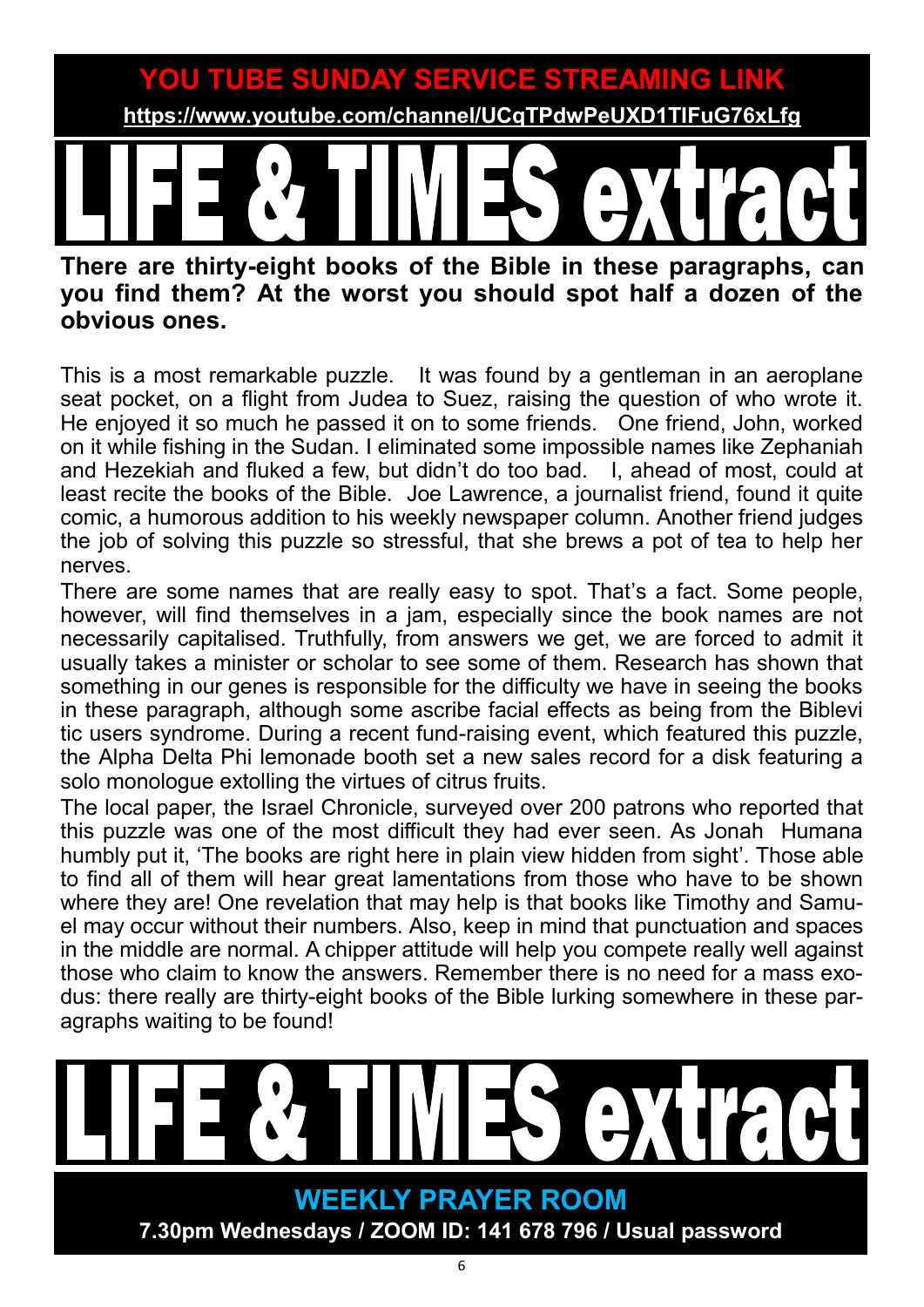# **MAGAZINE LINK**

#### **<https://www.emmanuelplymouth.co.uk/Publisher/File.aspx?ID=289560>**

#### **MISSIONS**

Here is your chance to have a say about which Missions Emmanuel will choose to support in the future. Please read Sally's article in the magazine**, on the link above** (papers copies available in church) or click **[here](https://emmanuelplymouth.co.uk/Articles/610757/Mission_Ministry.aspx)** make your choice.

#### **AND NOW FOR SOMETHING COMPLETELY DIFFERENT**

Those on mailing list will have received a four page puzzle / randomness / trivia / brain teaser sheet over recent weeks. If are not on the mailing list but fancy something a bit different, something different to read or do, please help yourself to the spares etc on the bench in the annexe foyer/table by the coffee corner.

They are free of charge but any donations can go in the magazine slot of the bookstall.

#### **Finance Update**

Just to keep everyone in the picture, the financial position of Emmanuel at the end of June is summarised on the two charts below. After a somewhat shaky start to the year, free-will giving (the red bars) is now around the budgeted requirement (blue bars), and, as services start getting back to normal, other income streams as well as expenditure will increase. For this year, the extra cost of employing a Children's Worker and a Youth Worker will be met from previous years' savings.



# **WEBSITE LINK**

**<https://www.emmanuelplymouth.co.uk/>**